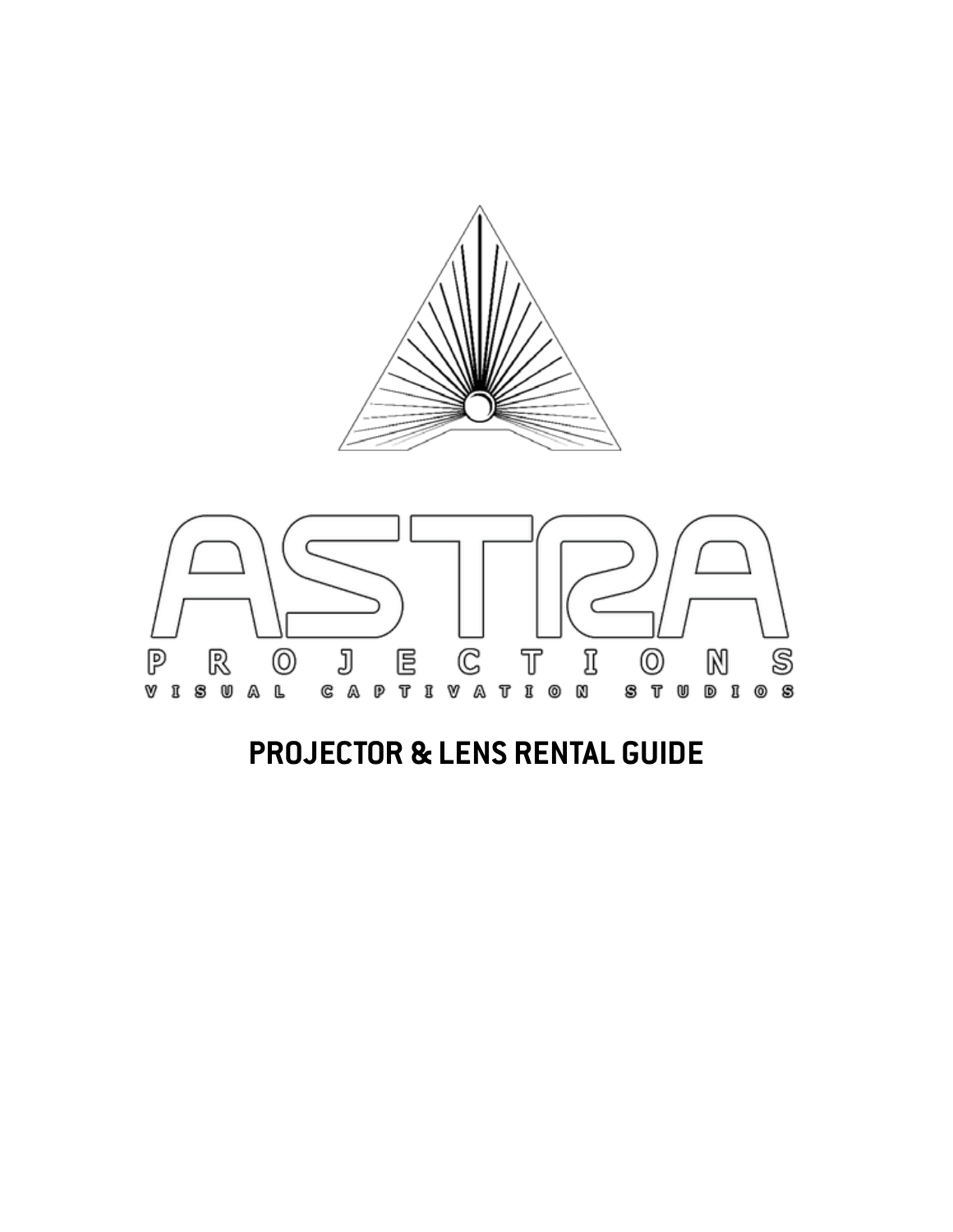

# The world's brightest\* 3LCD projector comes with a long-lasting laser light source

ASTRA Projections is excited to announce the recent acquisition of (6) SONY VPL-FHZ700L projectors available for rent to illuminate your project. It combines a powerful, laser light source with Full HD resolution (1920 x 1200), 7000 lumen of laser light, instant ON/ OFF, and so much more.

\* As of March 2014

## Exceptional brightness for a clearer, crisper picture



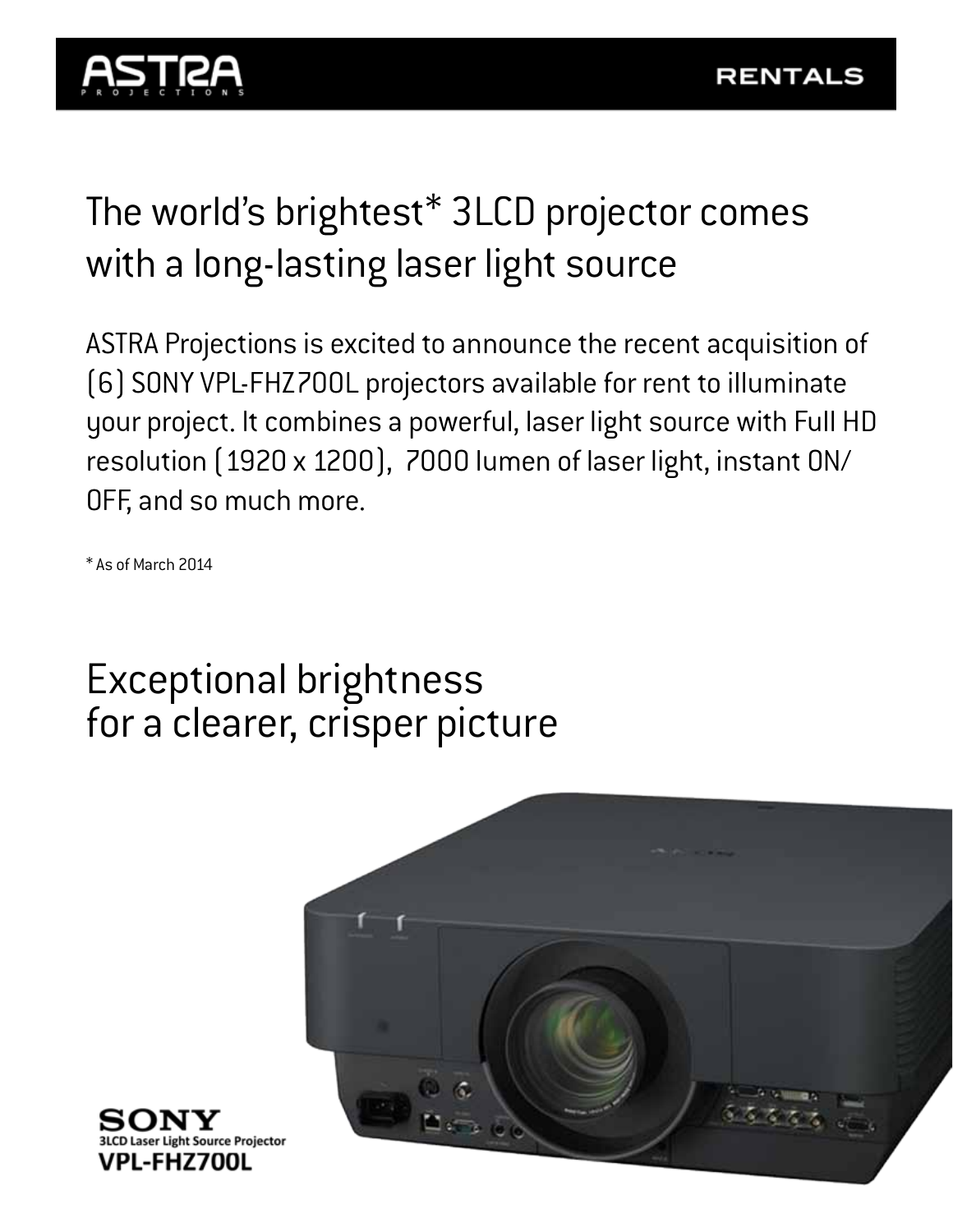

### **RENTALS**

### **SONY 3LCD Laser Light Source Projector VPL-FHZ700L**

#### **Key Features**

- 7,000 lumens
- Native WUXGA (1,920 x 1,200) resolution
- Bright Era® Long Lasting Optics
- Laser Light Source and 3LCD Optical System
- 20.000h\* Maintenance-free
- · Instant ON/OFF
- Tilt Angle Free
- Compatibility with Sony existing lenses
- . Up to Vertical +/-113%, Horizontal +/-63% Lens Shift
- Advanced Geometric Correction
- Edge Blending
- Constant Brightness Mode
- . Rich interface terminals including 1xDVI-D and 1xHDMI
- Optional adaptor slot for HDBaseT™ compatibility
- Energy-efficient Functions
- . Only 497W Low power consumption

#### **Dimensions (Front)**





#### **Dimensions (Bottom)**



## **WUXGA/7,000lm**

| Optical                               |                          |                                                                                                                                |
|---------------------------------------|--------------------------|--------------------------------------------------------------------------------------------------------------------------------|
| Light Output /                        |                          | 7000 lumens (high mode)                                                                                                        |
| Color Light Output                    |                          | 5600 lumens (Std. mode)                                                                                                        |
| <b>LCD Panels</b>                     |                          | 0.95" x 3 BrightEra LCD Panel                                                                                                  |
| Panel Display Resolution              |                          | WUXGA (1920 x 1200 dots)                                                                                                       |
| Contrast Ratio                        |                          | 8,000:1 (Full white/full black) *                                                                                              |
| Light source                          |                          | Laser diode                                                                                                                    |
| Projection Lens                       |                          | Optional                                                                                                                       |
| Throw Ratio                           |                          | depends on the lens                                                                                                            |
| Screen Size                           |                          | 40" to 600" (depends on the lens)                                                                                              |
| Interface                             |                          |                                                                                                                                |
| Computer and<br>Video<br>Input/Output | <b>INPUTA</b>            | 5BNC (RGB / Y Pb Pr)                                                                                                           |
|                                       | <b>INPUT B</b>           | Mini D-sub 15-pin (RGB)                                                                                                        |
|                                       | <b>INPUTC</b>            | DVI-D (HDCP support)                                                                                                           |
|                                       | <b>INPUTD</b>            | <b>HDMI</b>                                                                                                                    |
|                                       | <b>INPUTE</b>            | Optional adaptor slot (for HDBaseT)                                                                                            |
|                                       | S VIDEO IN               | Mini DIN-4pin                                                                                                                  |
|                                       | VIDEO IN                 | <b>BNC</b>                                                                                                                     |
|                                       | OUTPUT                   | Mini D-sub 15-pin                                                                                                              |
|                                       |                          | (from INPUT A and B)                                                                                                           |
| Control Signal<br>Input/Output        | RS-232C                  | D-sub 9 pin                                                                                                                    |
|                                       | LAN                      | RJ45, 10BASE-T/100BASE-TX                                                                                                      |
|                                       | Control S                | Stereo mini jack (IN(DC5V)/OUT)                                                                                                |
| General                               |                          |                                                                                                                                |
| Scanning Frequency                    |                          | H: 14 to 93kHz, V: 47 to 93Hz                                                                                                  |
| Display<br>Resolution                 | Computer signal<br>input | Maximum display resolution :<br>1920x1200 dots                                                                                 |
|                                       | Video signal<br>input    | NTSC, PAL, SECAM, 480/60i, 576/50i, 480/60p,<br>576/50p, 720/60p, 720/50p, 1080/60i,<br>1080/50i, 1080/60p, 1080/50p, 1080/24p |
| Color System                          |                          | NTSC3.58, PAL, SECAM, NTSC4.43, PAL-M, PAL-<br>N, PAL60                                                                        |
| <b>UPC Code</b>                       |                          | 0 27242 87998 0 (Color: W)<br>027242879997 (Color: B)                                                                          |
| <b>Power Requirements</b>             |                          | AC 100V to 240V, 5.0A to 2.1A, 50Hz/60Hz                                                                                       |
| <b>Power Consumption</b>              |                          | 497W (AC 100V-120V)<br>476W (AC 220V-240V)                                                                                     |
| Standby Mode                          |                          | 12.2W (Std) / 0.1W (Low) (AC 100-120V)                                                                                         |
| Power Consumption                     |                          | 8.4W (Std) / 0.5W (Low) (AC 220V-240V)                                                                                         |
| Dimensions (W x H x D)                |                          | 530 x 213 x 545 mm<br>207/8 x 8 3/8 x 21 15/32"                                                                                |
| Mass                                  |                          | 22kg / 47 lb                                                                                                                   |
| <b>Optional Accessories</b>           |                          |                                                                                                                                |
| Projection Lens Adapter               |                          | PK-F500LA2 (for VPLL-ZM42 lens)                                                                                                |
| Digital Interface Adaptor             |                          | BKM-PJ10 (HDBaseT)                                                                                                             |
| Service Parts                         |                          |                                                                                                                                |
| <b>Replacement Filter</b>             |                          | 4-184-548-01                                                                                                                   |
| Replacement Remote                    |                          | 1-492-891-11 (RM-PJ27)                                                                                                         |

\* The value is average.

#### **Connector Panels**

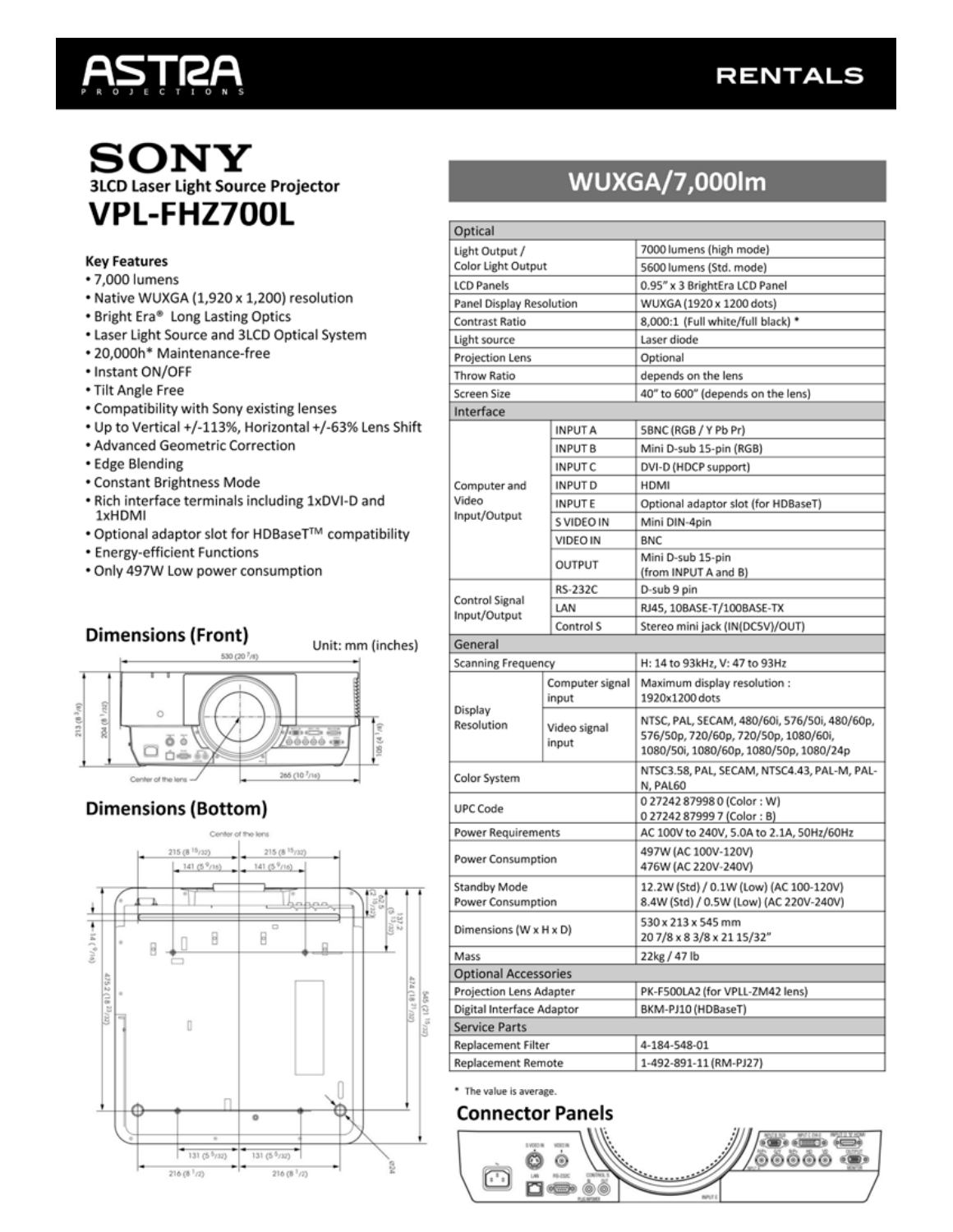

## AVAILABLE LENS

### VPLL-Z4007

Throw ratio 0.68:1 to 0.8:1 (WUXGA model) Lens shift: Vertical: Upward 15% to Downward 15% Horizontal: Right 6% to Left 6% (WUXGA model) Vertical: Upward 7% to Downward 7% Horizontal Right 4% to Left 4% (XGA model) Aperture: f/1.85 to 2.1 Screen size: 60" to 500" Dimensions: W 165 x H150 x D 217 mm Mass: 3.7 kg / 8 lb



### VPLL-Z4011

Throw ratio 1.38:1 to 2.06:1 (WUXGA model) Lens shift: Vertical: Upward 110% to Downward 110% Horizontal: Right 57% to Left 57% (WUXGA model) Vertical: Upward 86% to Downward 86% Horizontal: Right 57% to Left 57% (XGA model) Aperture: f/1.75 to 2.40 Screen size: 60" to 600" Dimensions: W 157 x H 150 x D 265 mm Mass: 3.7 kg / 8 lb

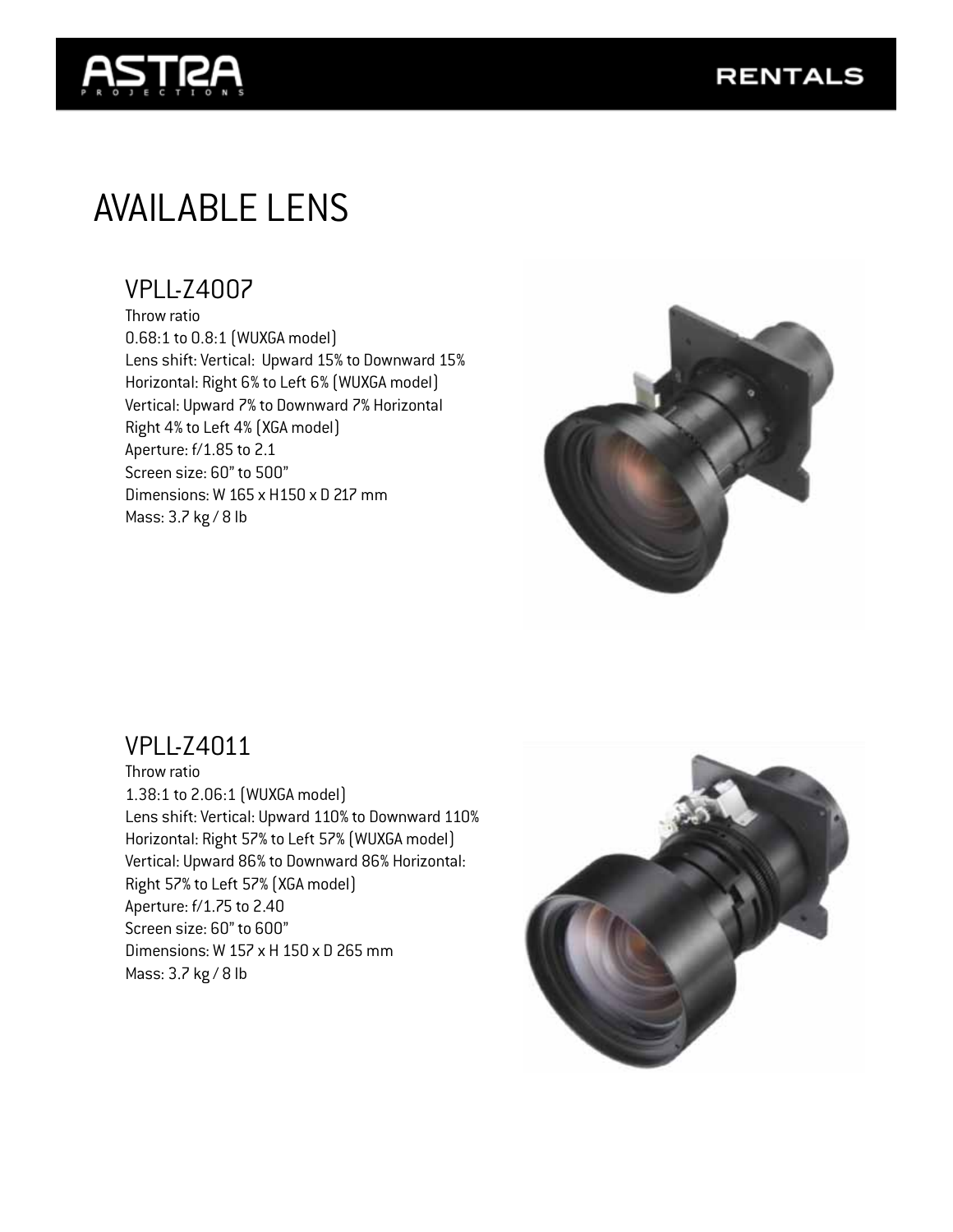



## SCREEN SIZE/ THROW DISTANCE

SCREEN IMAGE: 50'X28' THROW DISTANCE: 34'-40' **LENS: VPLL-Z4007 THROW RATIO: 0.68:1 TO 0.8:1 RESOLUTION: 1920X1080** 



**SHORT THROW LENS** 

SCREEN IMAGE: 50'X28' THROW DISTANCE: 69'-103' **LENS: VPLL-Z4011** THROW RATIO: 1.38:1 TO 2.06:1 **RESOLUTION: 1920X1080** 



**SHORT FOCUS ZOOM** 

astraprojections.com/rentals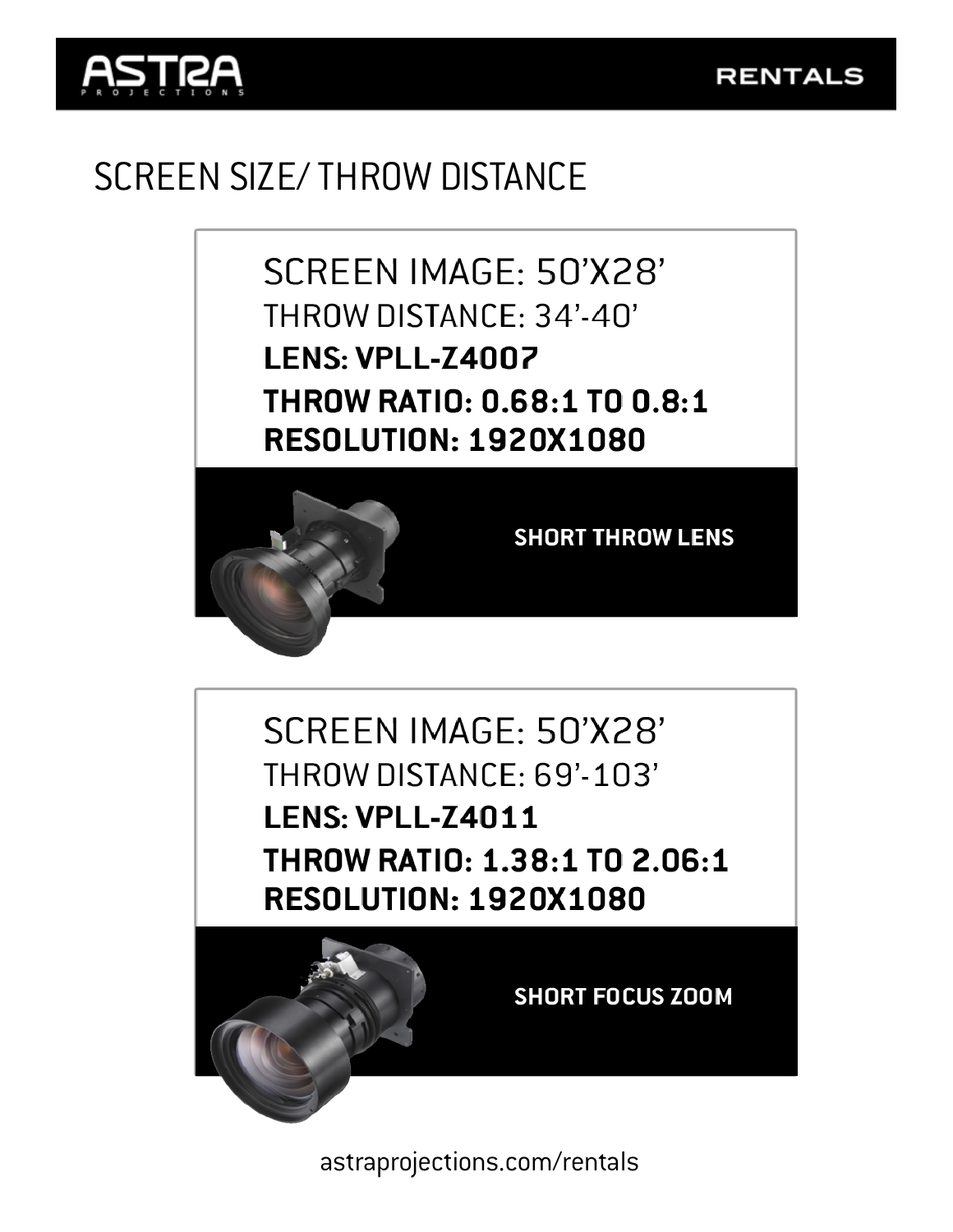

# EXAMPLE

Envision Festival: 2016: SOL & LUNA STAGE: 1920X1080 EACH



/SOL: 2 stacks of 2 projectors



### / LUNA: 2 projectors